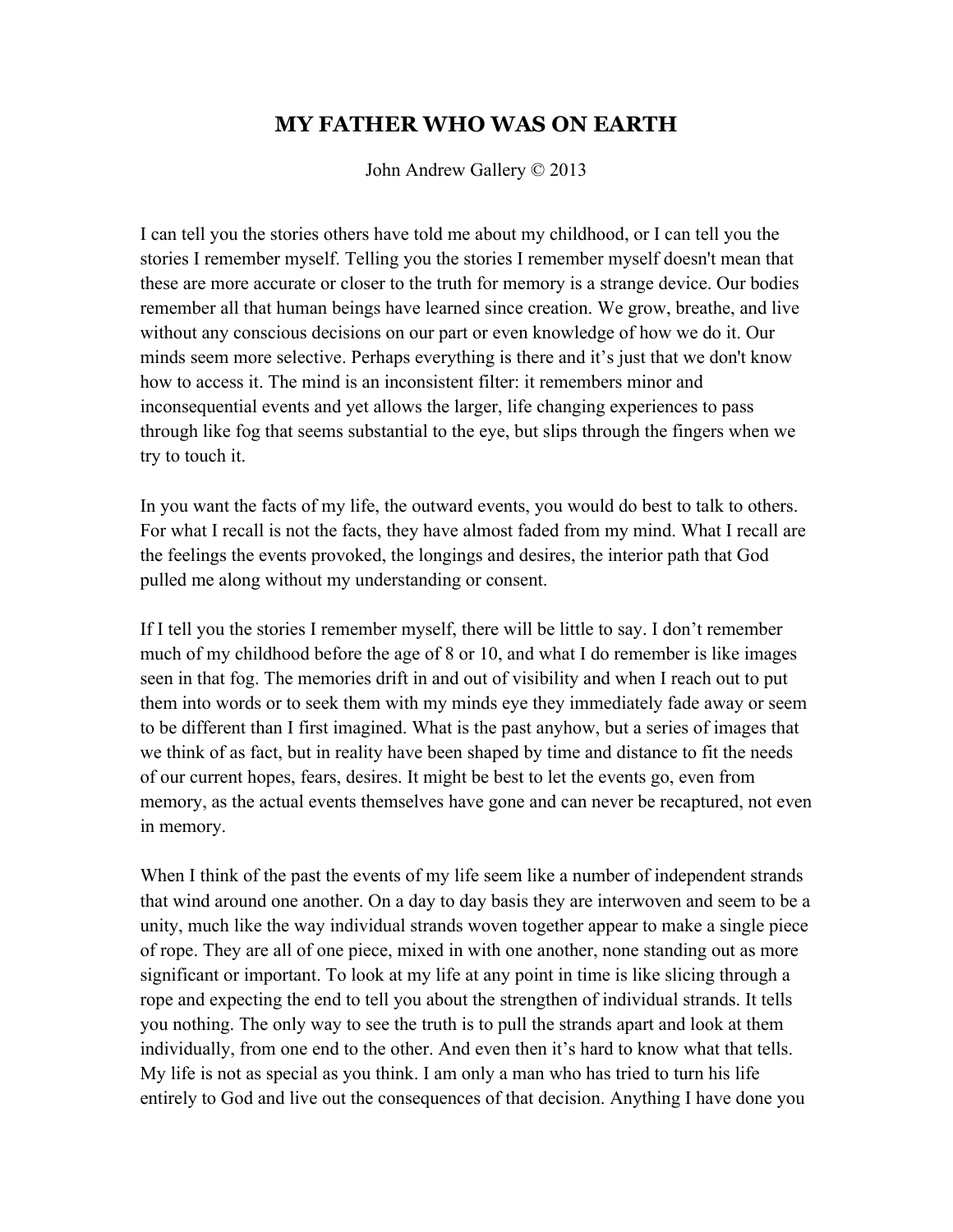and others can do if you are willing to commit yourself to that path completely and at the expense of everything else.

Some of the strands of my life go back as far as childhood and reach to the present; some start or end at other points in time. One such strand is the memory of my father. One of my earliest childhood memories is waking in the middle of the night to see a figure standing in the dark shadows of the room where my parents and my brothers and I slept. At first I am not even sure I knew this was a figure; it could have been the shadow of an object in the room. But as I continued to wake like this in the middle of the night I soon realized that it was my father and that he was not just standing, but walking from the curtained area where he and my mother slept to the door that led out into the yard. I would wake up, see him, turn over and go back to sleep. Eventually I know I woke up enough to ask him what he was doing, but he merely put his finger to his lips signaling me to be quiet and told me to go back to sleep, which I did. This continued for some time, perhaps even several years. When I awoke in the morning I forgot about the experience for I never asked him or my mother about why he got up in the middle of the night. But at some level the question was always with me.

Sometime later, perhaps when I was around ten, I decided to stay awake and find out what he did. From my bed I watched as he made his way through the darkened room to the door and went outside. Then I lay on my back, staring at the wood beams and mudrush roof of our house waiting for him to return. When he did not return quickly I usually became impatient, turned over and went back to sleep. One night, while I was waiting, I glanced toward the door to see if he were returning and noticed, through the adjacent window, that the color of the sky had changed from the dark black of night to a lighter blue. This surprised me; I got up to look and realized for the first time that it was not the middle of night, but the time just at the end of night before the start of the new day. When I looked for my father I could not see him. He was not in the yard. Then I noticed that he was sitting on the stone wall that divided the yard from the fields beyond where the sheep grazed. His back was to me and he just seemed to be sitting there.

That first time I went back to sleep immediately, but I remember that I finally asked my mother what was going on. "Why does father get up before dawn?" I asked her. "To have time to say his morning prayers," was her answer. Prayer was a natural part of our family life. We asked God's blessing and gave thanks at each meal and in the evening before we went to sleep. At the synagogue school, I was learning to recite and read the prayers that were said in the synagogue and the prayers we said at home at feasts and holidays and meals. I had not heard anything about a morning prayer. When I asked my teacher about this he said that all men were required to say morning prayers at dawn and that we would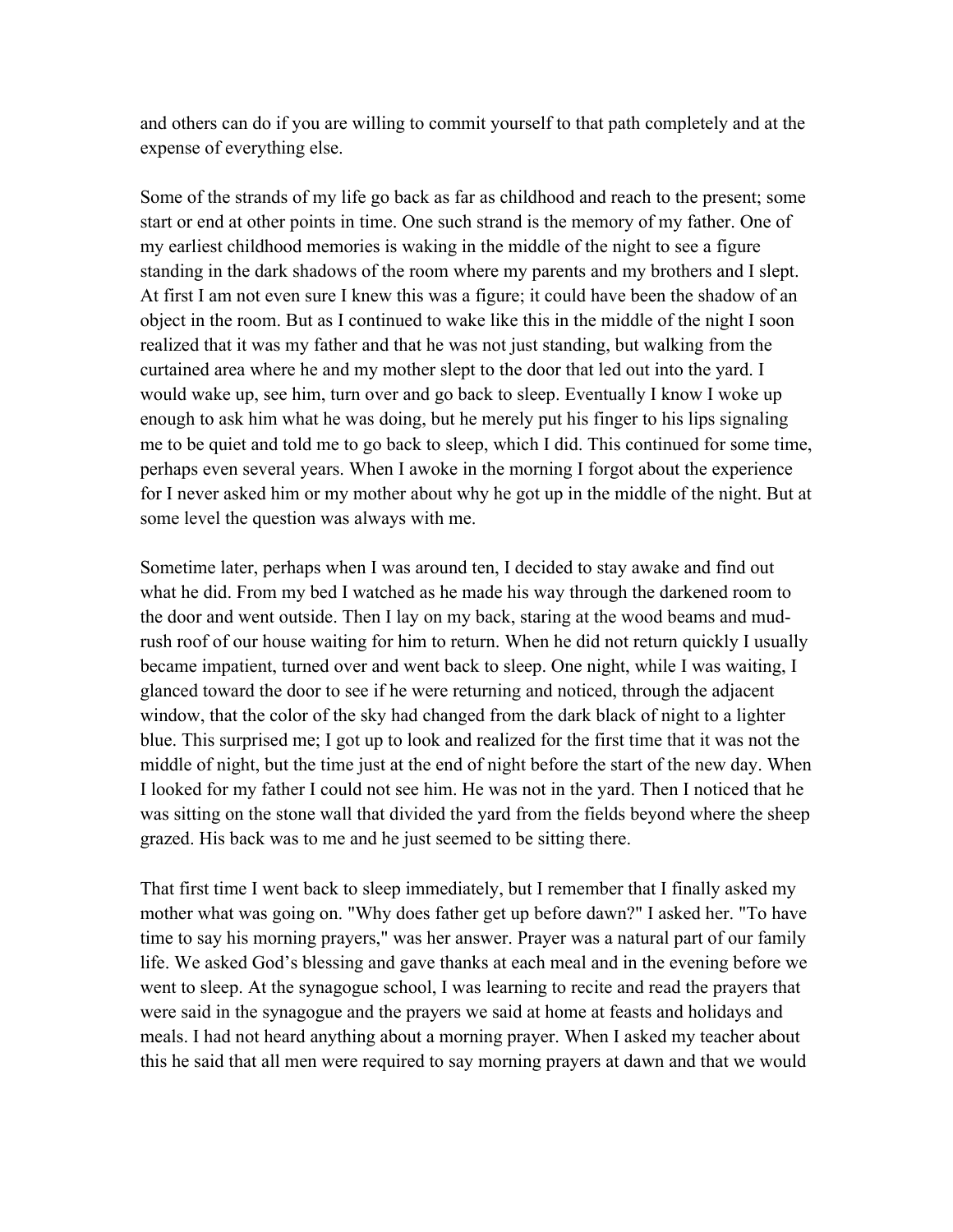learn them when it came time to learn all the requirements of being accepted as a man in our community.

This information increased my curiosity about my father. I wondered what he prayed as he sat on the stone wall, but something constrained me from asking him about this. Instead, I decided to get up after he had gone out to observe him further to see if I might be able to hear something of what he said. So, one morning when I woke again and saw him going out the door, I got up and went out and sat on the stoop so that he would not notice I was there. I was too far away to hear him, but that did not matter for that morning I had no ears to hear so filled with wonder were my eyes.

Up to that morning I do not think I had ever seen the moment that the night changes into day, had never seen the sun return and rise above the edge of earth. I'd often seen the sun go beneath the earth, watched the sky change from pale blue to darker and darker shades, streaked with orange and red reflected in the clouds and in the light itself. I'd seen the stars appear and I'd even on occasion lay in the grass at night and looked up into the sky, filled with wonder for all that it contained. But I slept through the start of day until my parents woke me. That morning when I looked out at my father all I could see was the great bowl of the sky above turning from the black of night to the light of day. The sky nearest the earth had already become light blue while above it was still dark. As I watched, the light turned from blue to white and the clouds turned from grey to pink to orange, like bright banners, blown by a wind I could not see, reflecting the light of the sun still hidden beneath the earth. Then, when nothing could seem more spectacular than this display of color and light, the edge of the sun appeared just above the edge of the earth. It was bright orange and seemed to wobble, but then suddenly, rapidly it rose above the horizon, a huge bright disc of blazing fire in the sky, so bright it hurt my eyes to look at it. So overwhelmed was I by this event I had paid no attention to my father at all. It was only after the sun had risen into the sky and was too difficult for me to stare at that I noticed him standing with his arms upraised

From that day on I began to rise more frequently with my father, to watch the night change to day and the sun rise into the morning sky. At first I stayed on the doorstep of our house. My father sat on the stone wall until the edge of the sun appeared above the edge of earth; at that moment he stood and raised his arms in greeting to the sun. When the sun was fully risen he came back to the house to start his day. I knew he was aware that I was up and watching him; eventually he mentioned it to me and I began to join him at the wall. I sat on the grass, my back against the cold stones, while he sat on the wall and quietly said his prayers. From the fragments I could hear I recognized some prayers that I had learned and parts of the psalms he often recited for us at night. Most often he said the psalm that begins "The Lord is my shepherd, I shall not want." It was interesting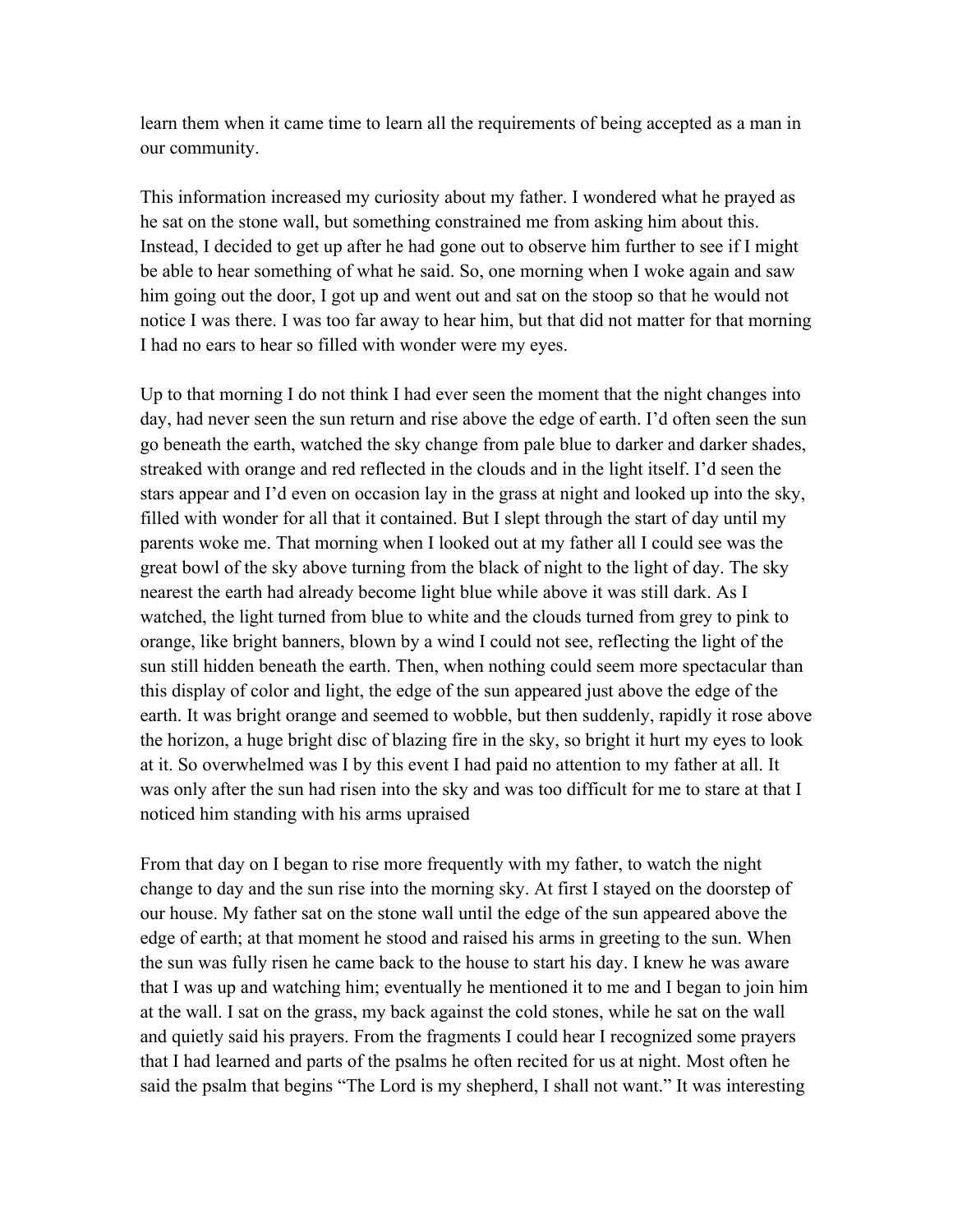for me to sit there, staring into the fields where the shepherds tended their flocks, and think about the way the shepherds were looked down on by people in the village and realize that David had used them as a symbol of the Lord.

When he stood to greet the rising sun I stayed seated on the grass, my attention still drawn to the light and the disc of orange fire in the sky. I heard him speaking without really hearing his words, but when I listened I realized that the words were not any prayer I knew. Later he told me that this was his own prayer, something he had made up himself. It began "Thank you dear God for the gift of this day, thank you for the gift of life." From there he continued to give thanks for his family, for the beauty of the earth, for many, many things.

One day I asked him why he prayed to the sun. "Do you think the sun is God," I asked. "No," he said. "The sun is not God. But at the same time it is. Everything is God. God is present in everything that he has made." " That's not what we are taught at school," I replied; "it's not what the Torah says." He did not argue with me; he said that I should pay attention to what I was taught at school. "I'm just a simple man who tries to tell God what he feels in his heart," he said. "Remember, the books aren't everything; it must be in your heart as well."

From then on I asked him more and more questions while we sat there and sometimes, still seated on the grass, I would say the psalms I knew with him, moving my lips with the words but not making any sound. My questioning was not limited to the morning. I also asked them when he was teaching me how to use his tools and help out in his shop. And he started asking me questions about what I was learning at school and would share with me his ideas about God's teachings. These discussions with him led me to start asking more questions at school much to the annoyance of my teacher; it also led to the time I disturbed everyone by asking questions of the priests at the temple in Jerusalem.

Of course the sun did not rise clearly every day. Often there were so many clouds it was impossible to see the sun at all; often the sky was completely gray. On those days the sun was a thin white disc behind the clouds, perfectly round and easy to look at. Some days it rained and, although my father got up and went through the same ritual even in the rain, I usually chose those days to stay in bed. After one of these mornings he said to me, "You know, God is with us in the bad times as well as the good. He expects us to do the same." And so the next time it was raining when I awoke I went out to the wall with him.

At first the rain was very light, but suddenly the skies opened up and the rain poured down upon us. Within minutes I was soaked through to the skin. It felt good to know that I was just going to stay there with him and let the rain drench me and not run for the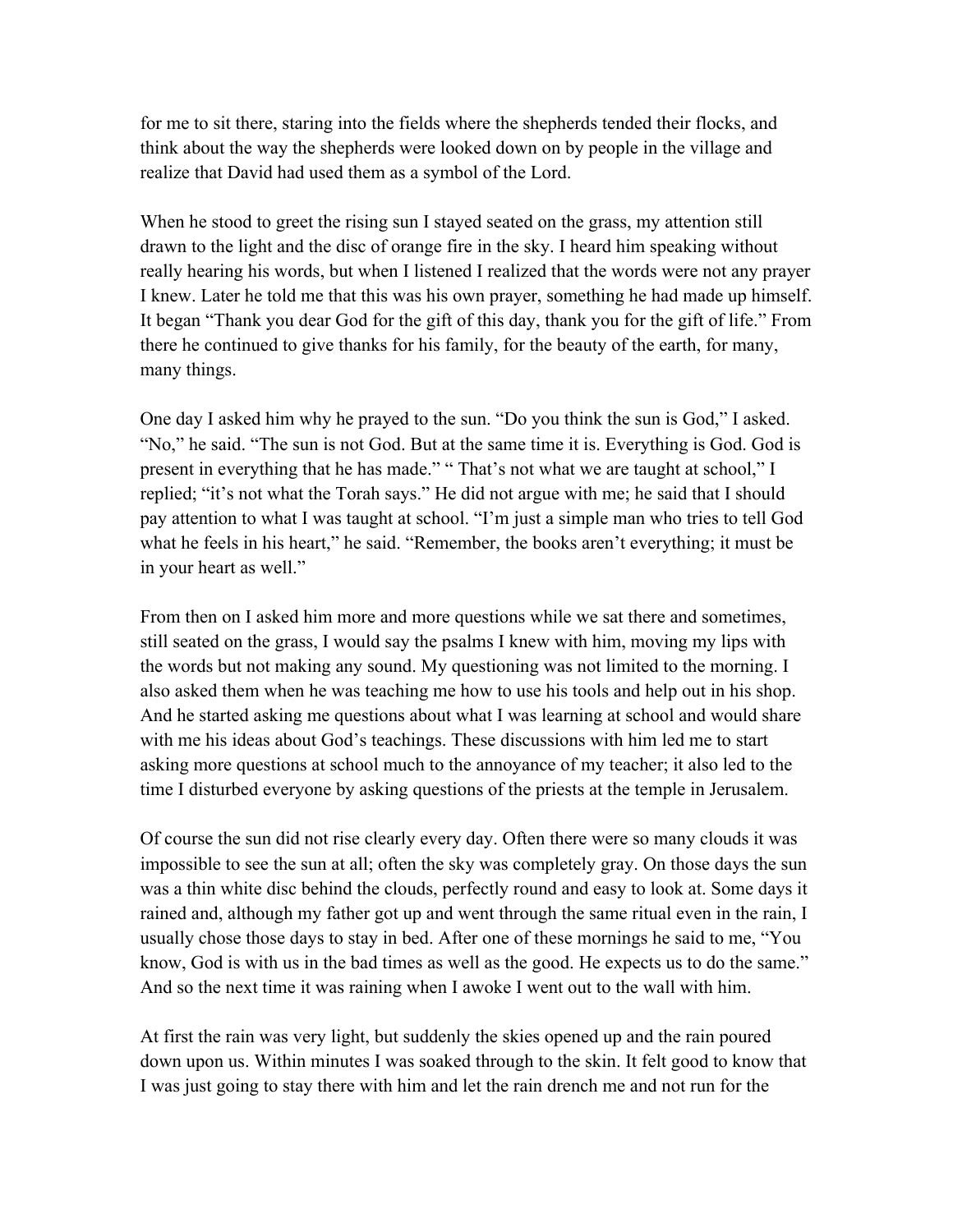cover of the house. Although I was not yet inclined to stand when the sun rose, for some reason I wanted to stand in the rain. I took off my tunic and placed it on the wall. My arms rose naturally to receive the rain just as my father's rose to greet the sun. In that moment something unexpected happened. I felt extraordinarily happy. The water seemed like God's love pouring down on me, cleansing my body and my mind as well, washing all my cares away. But it also felt as if I were being filled, as if I were a jar in the yard being filled with water, being filled to overflowing with God's love. I experienced a tremendous feeling of joy and yet at the same time I felt something else I couldn't put into words. It was as if the rain was part of me and I was part of it and yet we were not separate, we were part of something else, something larger, part of the complete unity of God. This feeling was so exhilarating that I could not stand still. I began to jump around and splash my feet in the puddles of water in grass; I wanted to shout some prayer to God, but I couldn't think of any. The only thing that come to me was one word and so I shouted it over and over as I splashed in the water. Yes, I shouted; yes, yes, yes. I continued it like a chant and laughed all the while I was doing so.

I never stood and prayed with my father when the sun rose; but each time it rained I stood and lifted my arms to receive the rain, to receive God's blessing.

As I grew older, it was difficult for us to find enough work in the village to keep both me and my father busy. Since it was easier for me to be away from home than it was for him, I started going to the nearby villages and towns seeking work. I would stay there for a few weeks doing what work I could find, then return home with my earnings and help my father in his shop. I enjoyed these trips; they gave me the opportunity to see how other people lived and increasingly exposed me to new ideas, new experiences. My father could tell this and so he encouraged me to go and to travel farther and stay longer if I wanted. This was the reason I was not at home when he died.

It took two days for my brother to bring the message to me and another two days for us to return home. When we arrived it was early evening; all the ceremonies had been completed and there was nothing we could do for it was too late even to visit the tomb. I comforted my mother and my brothers and sisters, but could not seem to feel the same grief. The fact that I wasn't there, had not seen his lifeless body, made the event somewhat less real to me than it was for them. The two days of travel with my brother had given us time to talk about our father's life; what we shared were happy memories. That made me realize, in a way I had never considered before, that my father's life had been very good. He had a loving wife, a close family, work he enjoyed, good friends in the village, food on his table and a close relationship with God. These thoughts made me see his life as something to be admired and that took away some of the sorrow at his death.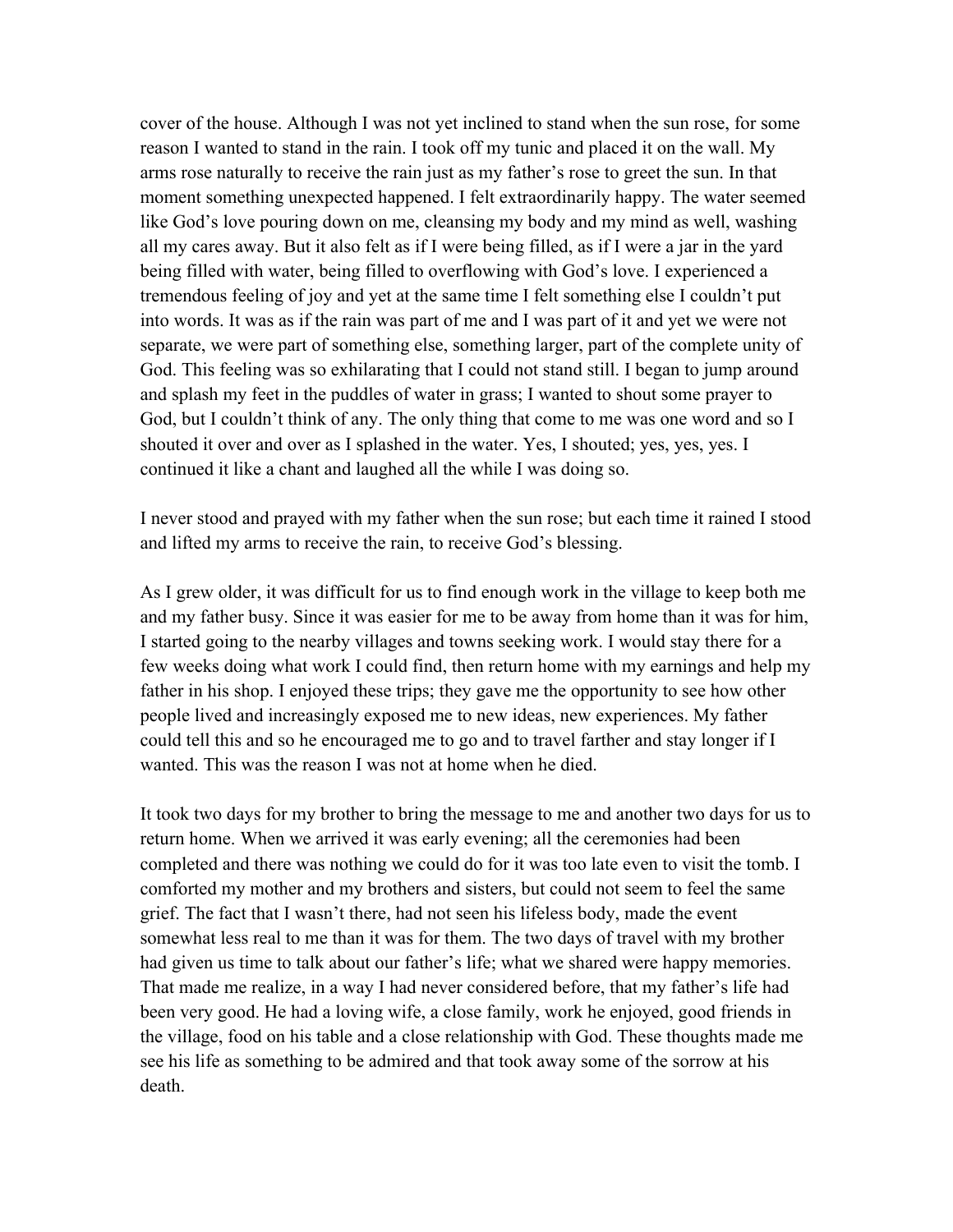That night I stayed at our house and slept in the bed I had slept in as a child in the corner of the room. Though I was tired I could not sleep. I lay on my back staring at the beamed ceiling and mud-rush roof I had often stared at as a child. But it was not my father who occupied my thoughts; I thought about my own life, in contrast to his, and wondered where it was headed, what it would be like now that he was gone and I was the head of our family. These thoughts troubled me, for I knew I was not content to stay in the village and operate my father's shop. Something called me into the wider world, some call of God that I had yet to understand.

When sleep came it did not last long. I awoke in what I thought was the middle of the night, but of course it was not, it was just before dawn. I smiled to myself, remembering those earlier days rising at this time to join my father, and walked out into the yard to the stone wall and sat in the place he had usually occupied. Without thinking about it consciously, I began to repeat the prayers that he usually said as I watched the light change. Yes, he was right, I thought; everything is God, God is in everything he has created. Lift a leaf, turn a stone and he is there. When the sun broke above the edge of the earth I stood, not because I decided to, but because the rising sun itself pulled me to my feet and pulled my arms up to praise the power and glory of God. At that moment, with the orange disc of the sun blazing before me, I was suddenly overcome with grief. Tears came to my eyes, rolled down my face and sobbing shook my body uncontrollably. For the first time I knew my father was dead; we would never sit together again, I would never get to ask him any more questions or to tell him that I loved him. At the same time, I felt my father was there with me, his spirit somehow merged with mine, yet God was there with me too and his spirit merged with mine also or mine and my father's with his. Through the tears I could hear myself repeating his prayer, now my prayer, as I watched the sun rise on another new day: Thank you dear God for the gift of life.

A power filled me that morning I had never felt before. The power and the presence of God flowed through me, bathed me in its light as the sun light bathed my body. In that moment I felt so in harmony with God that I could say God and I were one. Every morning since I've risen before dawn, sat and watched the sun rise or felt the rain, and prayed. It reminds me that I carry within me both the spirit of my father who was on earth and the spirit of my heavenly father as well. Both are present in me, I am the place where both come together.

My father taught me that what you know in your head, what you have learned from the books or other men, is not as important as what you know in your heart. He taught me that the world around us is infused with the presence of God; he is not remote and